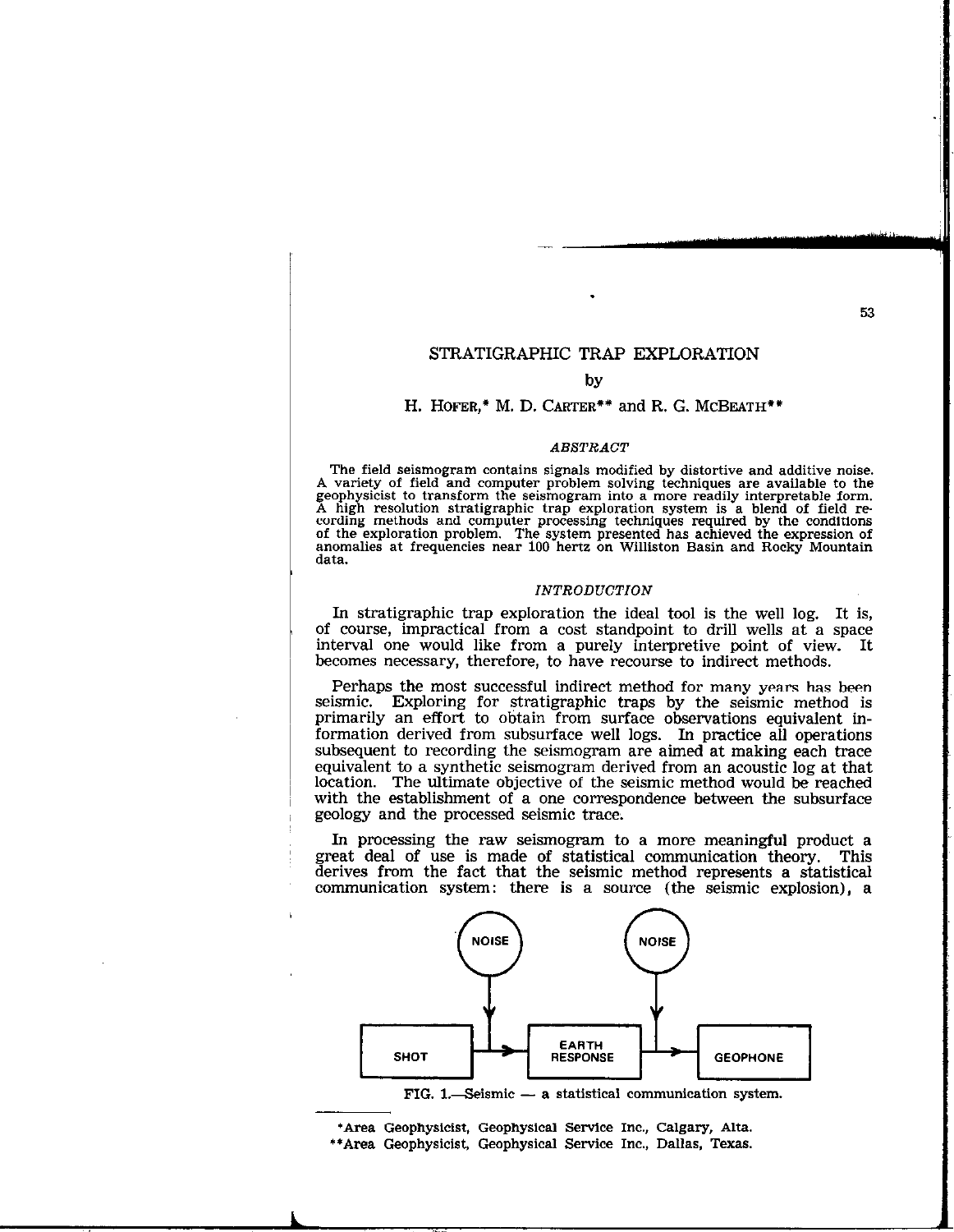,-1. 1 .I ,.

transmission channel (the earth) and a receiver (a geophone group). Various types of noise are injected into the system at different points.

This is very similar to the familiar situation of a radio transmitter, the atmosphere and a radio receiver. The distinction is that the shot wavelet or outgoing signal is generally unknown and that "the medium is the message" rather than the outgoing wavelet.

As is well known the message recorded at the receiver is garbled by the mixing of source, earth and noise effects in a space-time variant sense. An independent measure on a variable cannot be taken, it is always modified by other surrounding variables. One measure can only be considered as one statistic. High tribute must be paid to the interpretive skill of the doodlebugger who, without the aid of seismic data processing, successful used the seismic method. During the past ten years digital recording and processing systems have significantly increased the ability of the geophysicist to reliably interpret seismic data on increasingly difficult exploration problems.

### CREATION OF A SEISMOGRAM

Some of the barriers and limiting conditions which need to be attacked by a stratigraphic trap system are outlined in Fig. 2. To understand the space-time structure of the total problem, namely the processes involved in the creation of seismogram, it is useful to proceed through the sequence of boxes beginning with the shot. The pulse initially generated at the shot is a sharp time transient. It immediately suffers near surface effects. The first of these, the shot environment, broadens the The first of these, the shot environment, broadens the wavelet in time and decreases its frequency bandwidth. The pulse undergoes a further broadening from the addition of ghost reflection and the reverberations generated in the near surface interfaces. The outgoing pulse greatly lengthened from the combination of near surface effects suffers a progressive loss of high frequencies due to frequency dependent attenuation as it propagates through the section. This high frequency absorption of seismic energy in the ground, due primarily to inelastic attenuation, is one of the most fundamental agents limiting the resolution of the reflection system. This frequency selective absorption imposes narrower limits on the bandwidth, and as a consequence, produces additional broadening of the shot pulse. The elongated shot wavelet is reflected from each of the subsurface acoustic impedance boundaries or reflectors. On the return path to the seismometer, the reflected events again experience this frequency dependent attenuation. Broadening of the waveform with travel time due to these losses occurs simultaneously, of course, with the reflection process. In the vicinity of the seismometer, the upward travelling signals again experience, in general, a different combination of near surface interfaces, generating its own peculiar set of reverberations. At the seismometer the ambient noise, coherent noise propagation modes, and long period section multiples are algebraically added to the reflection signals which have been shaped by the subsurface system response. The sum is then reshaped by the seismometer and recording instruments to give a field seismogram. The amplitudes on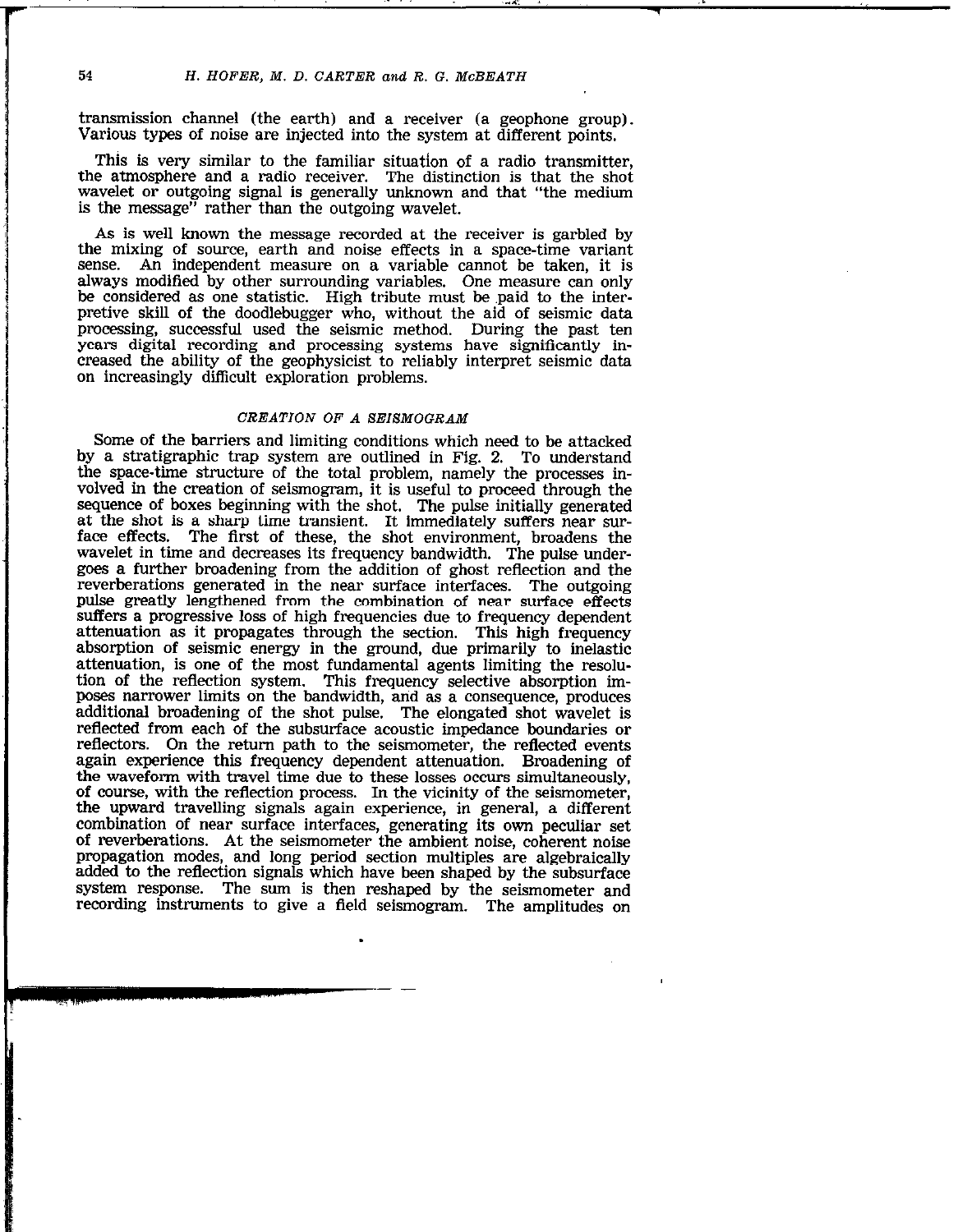



FIG. 2.---Processes involved in the creation of a seismogram.

the field seismogram then represent the desired signals which have been modified by

- the sequence of distortion elements and
- -- the additive elements generated by the shot pulse.

### PROBLEM SOLVING TECHNIQUES

To deal effectively with seismograms the geophysicist has an array of field and computer problem solving techniques available to him. His choice of techniques must be based on a thorough understanding of the space-time variant nature of signal distortion and additive elements. See,Fig. 3.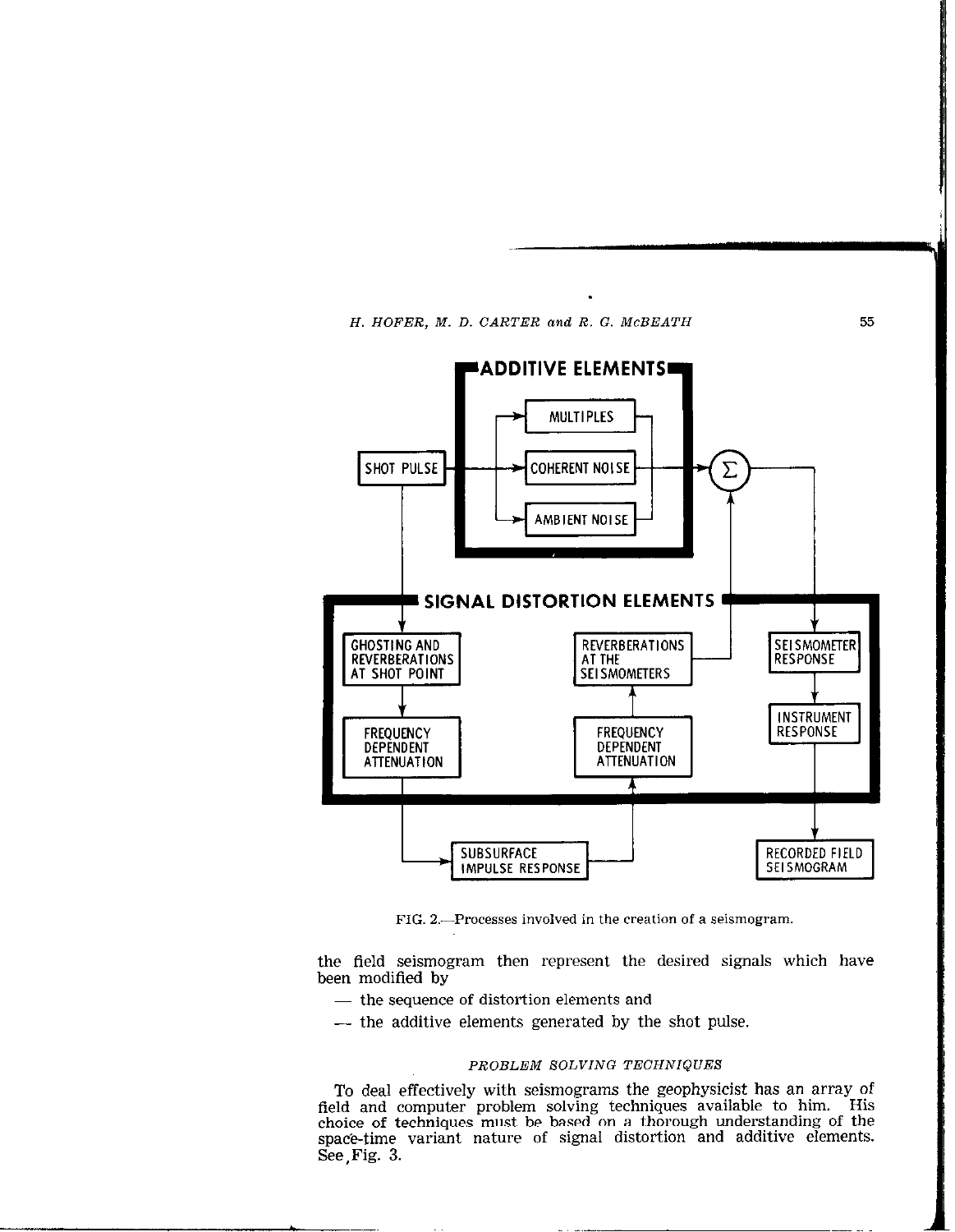56 H. HOFER, M. D. CARTER and R. G. McBEATH

| <b>SPACE</b><br><b>VARYING</b>     | TIME<br><b>VARYING</b>                    | <b>PROBLEM-SOLVING TECHNIQUES</b>                                                      |                                                                                                         |
|------------------------------------|-------------------------------------------|----------------------------------------------------------------------------------------|---------------------------------------------------------------------------------------------------------|
|                                    |                                           | <b>FIELD PROCEDURES</b>                                                                | <b>COMPUTER PROCESSING</b>                                                                              |
| SHOT WAVELET<br>VARIATIONS         |                                           | $d_s$ > $d_w$                                                                          | <b>DECONVOLUTION</b>                                                                                    |
| <b>GHOSTING</b>                    |                                           | LINEAR CHARGES                                                                         | MULTICHANNEL FILTERING<br>(DEGHOSTING)                                                                  |
| <b>REVERBERATIONS</b>              |                                           |                                                                                        | DECONVOLUTION                                                                                           |
|                                    | FREQUENCY-DEPENDENT<br><b>ATTENUATION</b> | PREEMPHASIS FILTERING                                                                  | TIME-VARIANT DECONVOLUTION                                                                              |
| REFLECTION AMPLITUDE<br>VARIATIONS | REFLECTION AMPLITUDE<br>VARIATIONS        | PROGRAMMED GAIN                                                                        | TRUE AMPLITUDE RECOVERY                                                                                 |
| <b>MULTIPLES</b>                   | <b>MULTIPLES</b>                          | MULTIFOLD SHOOTING & LONG<br>RECORDING SPREADS                                         | MULTICHANNEL FILTERING<br>(OPTIMUM STACK, CDP STACK)                                                    |
| COHERENT NOTSE                     | COHERENT NOISE                            | SHOT & SELSMOMETER ARRAYS<br><b>BANDPASS FILTERING</b>                                 | MULTICHANNEL FILTERING<br><b>(VELOCITY FILTERING, MIXING)</b><br><b>BANDPASS FILTERING</b>              |
| AMBIENT NOISE                      | AMBIENT NOISE                             | <b>LARGE CHARGES</b><br>MULTIFOLD SHOOTING<br>& RECORDING<br><b>BANDPASS FILTERING</b> | MULTICHANNEL FILTERING<br>(DIVERSITY STACKING,<br>VERTICAL STACKING)<br>TIME-VARYING BANDPASS FILTERING |

FIG. 3-Classification of signal distortion and additive elements according to their space-time properties with corresponding field and computer problem solv. ing techniques available.

The shot environment from one location to another frequently exhibits pronounced lateral changes. The most prevalent field technique is to attempt to place all the charges in the same shooting medium. This is usually accomplished by keeping the shot depth below the weathered layer. The processing technique used to stabilize the shot wavelet is deconvolution.

The effect of ghosting and reverberations from the near-surface interfaces can change rapidly not only from shot to shot but also from one seismometer group to another, since both are related to reflection coefficients of the highly changing interfaces. Ghosting may be attacked in the field with linear charges such as sausage powder, broomstick or delay caps. In the computer, ghost attenuation is accomplished using a multichannel filter which requires two or more shots per hole. Reverberations in general cannot be effectively handled in the field and, there-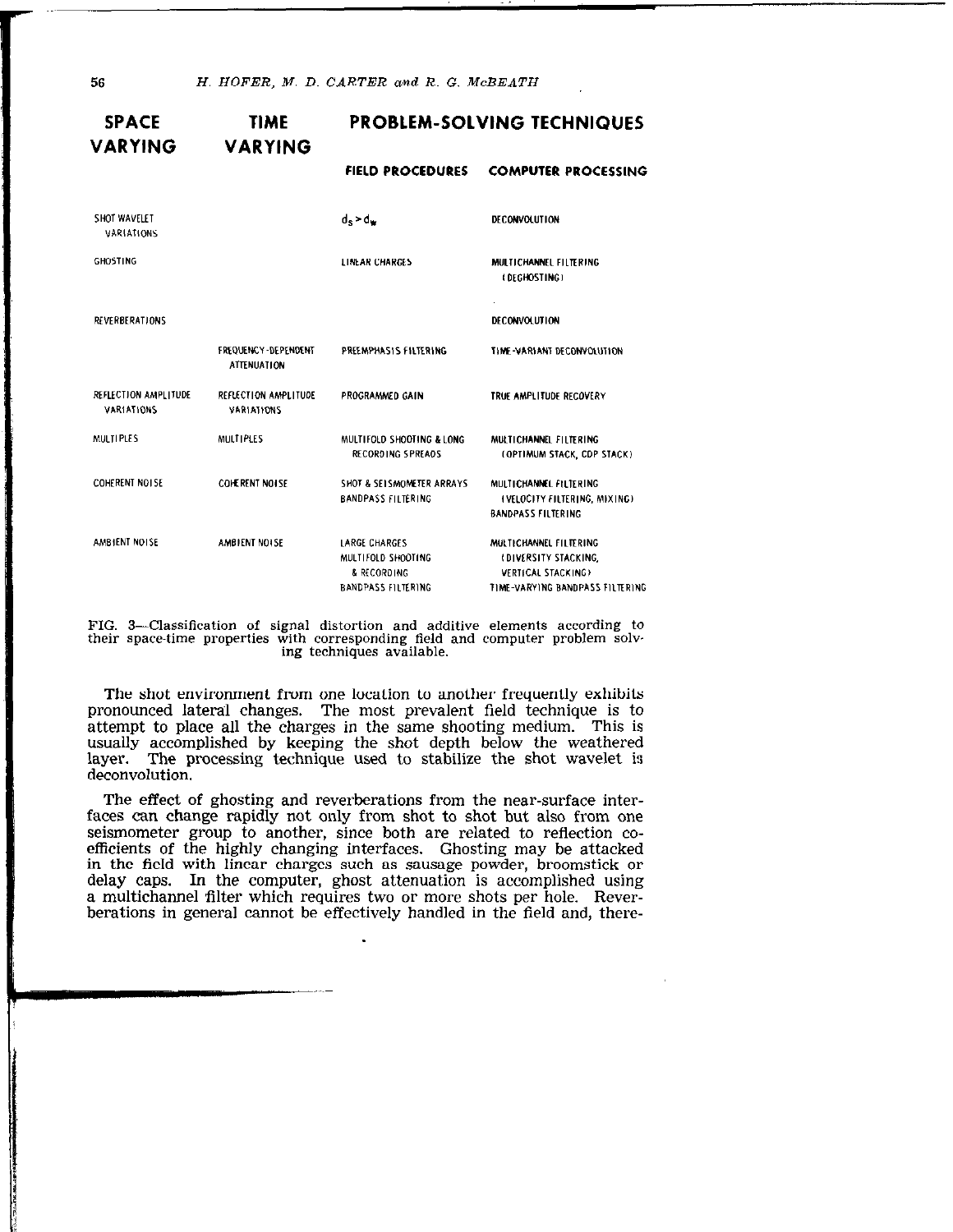fore, must be corrected in the processing. Again deconvolution is the most effective technique.

Frequency dependent attenuation, due chiefly to inelastic losses, can be considered primarily a space stationary effect. A field approach to the inelastic attenuation is a pre-emphasis filter which attempts to achieve a flat or white spectrum at some time on the seismogram, This is accomplished during the recording process by filtering off the low frequency at the same rate that the high frequency energy decays. However, since the high frequency decay is not time stationary, it is most effectively treated in the processing with a series of deconvolution filters. These filters vary in time in accordance with the changing frequency content of the seismogram.

Recovery of true amplitude relationships from the initial amplifier gain function is a space stationary condition; however, the amplitudes of the reflected events change along the line of profiles. The amplitude variations can be monitored in the field using programmed gain control (PGC) and in the computer with the true amplitude recovery process. This processing technique removes the recording gain function and compensates for the fact that the shot function is a point source rather than a plane wave.

Ĵ.

The long-period section multiples and the coherent noise can be considered as both space and time varying. Multiple attenuation using multifold shooting and long spreads in the field to obtain sufficient differential NM0 between the primary and multiple is the most common solution. The performance of the stacking process can be significantly improved by attacking the multiples with a series of the time variant multi-channel filters designed to attenuate events which exhibit the residual normal moveout characteristics associated with multiple energy. Coherent noise is usually handled in the field with shot and seismometer arrays combined with bandpass filtering. Problems beyond the capabilities of field procedures can again be tackled with a multi-channel filtering technique. Although mixing and velocity filtering are the most common, a number of more exotic techniques can be employed.

The amplitudes of the reflected events fall off with increasing travel time. For this reason, the signal to noise ratio, and particularly, the signal to ambient noise ratio, is a time variant phenomenon. To combat the ambient noise problem in the field, either large charges in dynamite shooting or high recording multiplicity in surface sources are used in conjunction with bandpass filtering. In the computer, both straight and diversity stacking are used. Straight stack yields a signal to noise ratio improvement equal to the square root of the number of element. The diversity stack combines the data in accordance with the signal to noise ratio of the individual inputs.

Two additional problems not illustrated in the flow chart must also be considered. These are velocity and statics. Reliable, continuous velocity control is necessary to obtain accurate normal moveout corrections, to properly align the common depth point traces for stacking, and to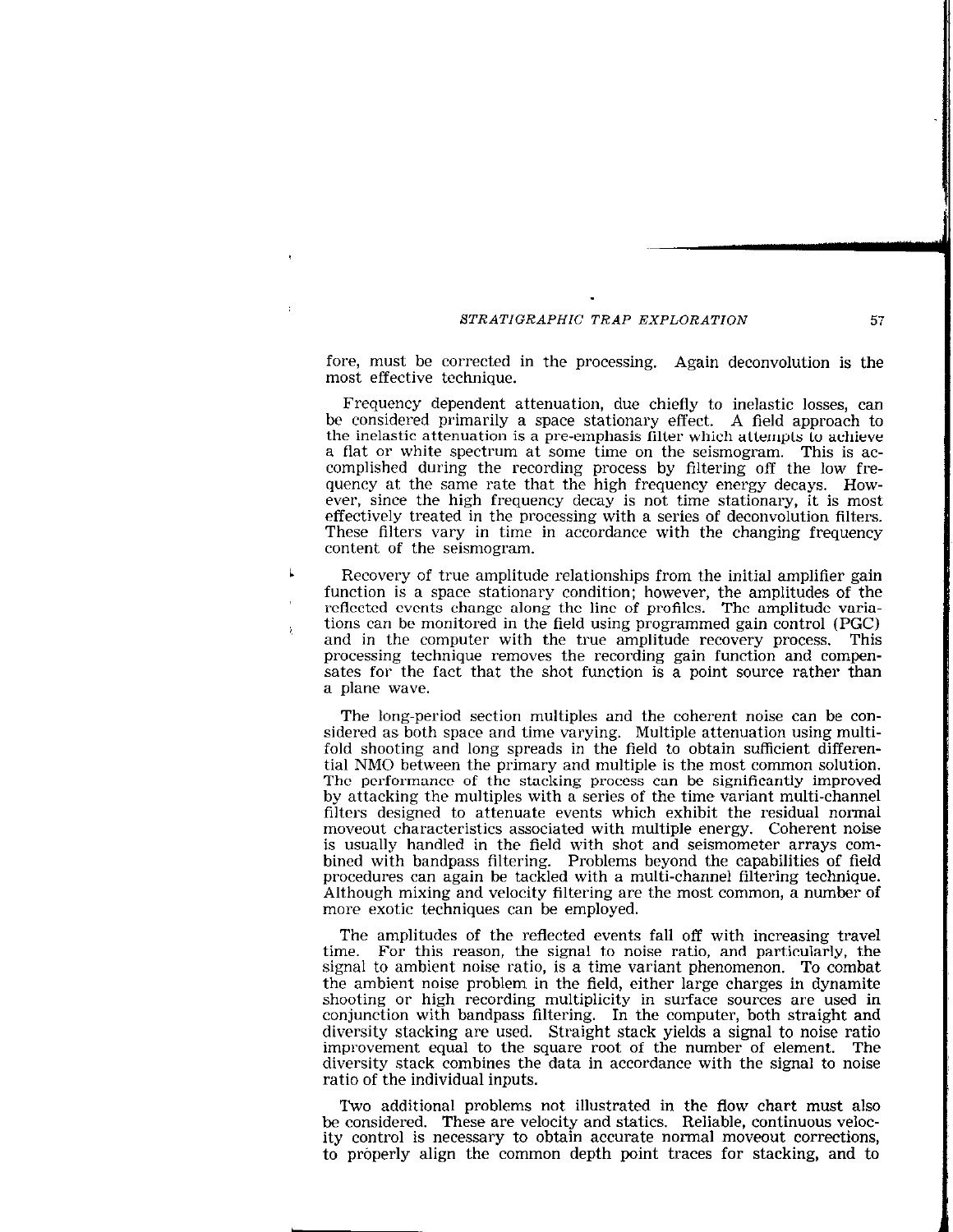facilitate the determination of accurate static corrections. The static problem is particularly significant in strat trap work due to the subtle nature of most stratigraphic anomalies.

The problem of NM0 and statics provides geophysics with a classic paradox: good static corrections require good NM0 corrections and conversely good NM0 corrections require good statics. Dynamic crosscorrelation analysis is a technique which will yield accurate velocity information in the presence of residual statics. This velocity determination technique measures the residual NMO of primary and/or multiple energy as a function of time on the record. The measurements are made using common depth point traces from a specified number of depth points along the line. Since the velocity is nieasured using the combined correlation statistics of several depth points instead of just one, the combined static variations take on the characteristics of a highcut filter. The effect of this filter is to attenuate the crosscorrelation peak; however, the time of the peak is not affected. Hence, the time of the crosscorrelation peak may be translated into an accurate measure of velocity in spite of the static problem.

With the NM0 problem overcome, the static problem becomes easier to manage. Various automated static programs currently being used compute and apply a set of surface consistent shot and receiver static corrections based on the redundancy inherent in multifold shooting.

The field and computer techniques having been discussed, a stratigraphic trap exploration system is presented. The system is the blend of field recording methods and computer processing techniques required by the conditions of the exploration problem to achieve the sought for results. Three field examples are presented to illustrate the system. In every case a preliminary feasibility study was conducted by making multiple free synthetic seismograms from acoustic logs of wells in the respective areas. The expression of the anomaly in the ideal noise-free case shows the minimum bandwidth required to resolve the sought for anomaly and sets a reference against which the success of the system can subsequently be measured.

### WILLISTON BASIN LINE 1

The first example is of data acquired in the Williston basin. It is an attempt to achieve coherent frequencies near 100 cycles per second from the seismic data and represents a severe test of the stratigraphic trap exploration system. Fig. 4 outlines the system used for this example. The following points should be noted:

### Field:

- $-$ Three-fold splits provide  $3/1$  signal to ambient noise ratio and limited multiple attenuation.
- -Deep holes improve the signal to coherent noise ratio.
- -Two shots per hole will be used in the deghost process.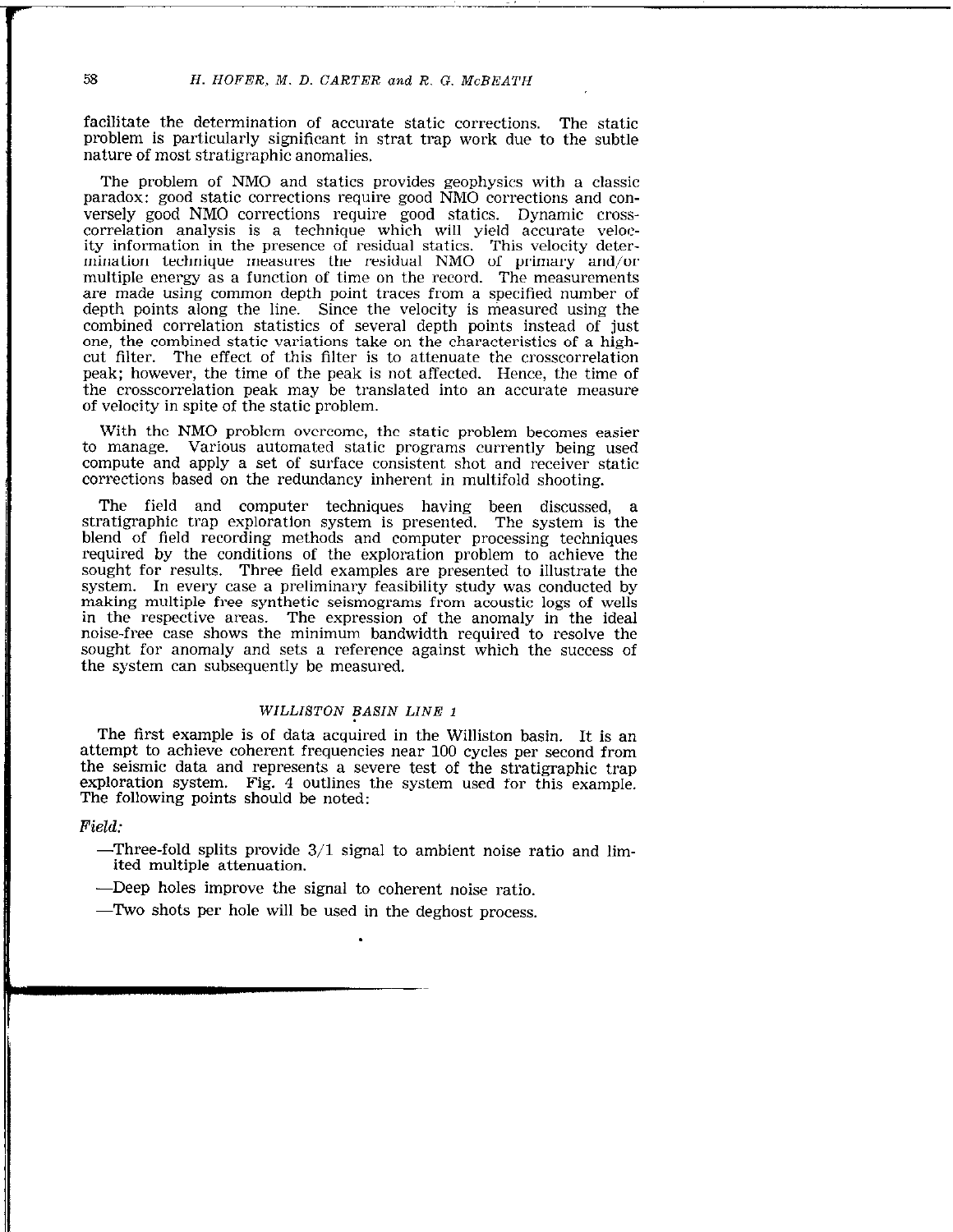## WILLISTON BASIN LINE 1

### FIELD PARAMETERS

### $\bullet$  SHOOTING

COVERAGE: THREEFOLD SHOTPOINT INTERVAL: 880 ft SHOT DEPTHS: 260 ft / 300 ft TOPS CHARGES: 5 lb/ 5 lb

### $\bullet$  RECORDING

SPREAD: SPLITS GROUP INTERVAL: 220 ft SEIS ARRAY: 4-ARM STAR 6 SEISES I ARM SEIS INTERVAL: 1511

### $\bullet$ INSTRUMENTATION

FILTERS: LOW CUT: OUT HIGH CUT: 350 cps. 24 db / OCTAVE E RECORD LENGTH: 3 ret SAMPLE PERIOD: 1 ms

PROCESSING SEQUENCE

w TRUE AMPLITUDE RECOVERY

TIME-VARIANT DECONVOLUTION

t **DEGHOSTING** 

w

w

t

w

FIELD TAPE

w

-w NORMAL MOVEOUT

DATUM STATICS

DYNAMIC CROSSCORRELATIONS FOR VELOCITY DETERMINATION

RESIDUAL NORMAL MOVEOUT

w AUTOMATED RESIDUAL STATICS

w THREEFOLD COMMON DEPTH POINT STACK

TIME-VARIANT DECONVOLIJTION w

TIME-VARIANT DIGITALFILTERING

FIG. 4. Stratigraphic trap exploration system employed on Williston Basin data.

-Small charges yield a high frequency shot wavelet.

- -Four-arm star provides better signal to coherent noise ratio for both in-line and broadside noise.
- -Out -350 cps. filter and 1 ms. sampling achieve the broadband recording required for a solution.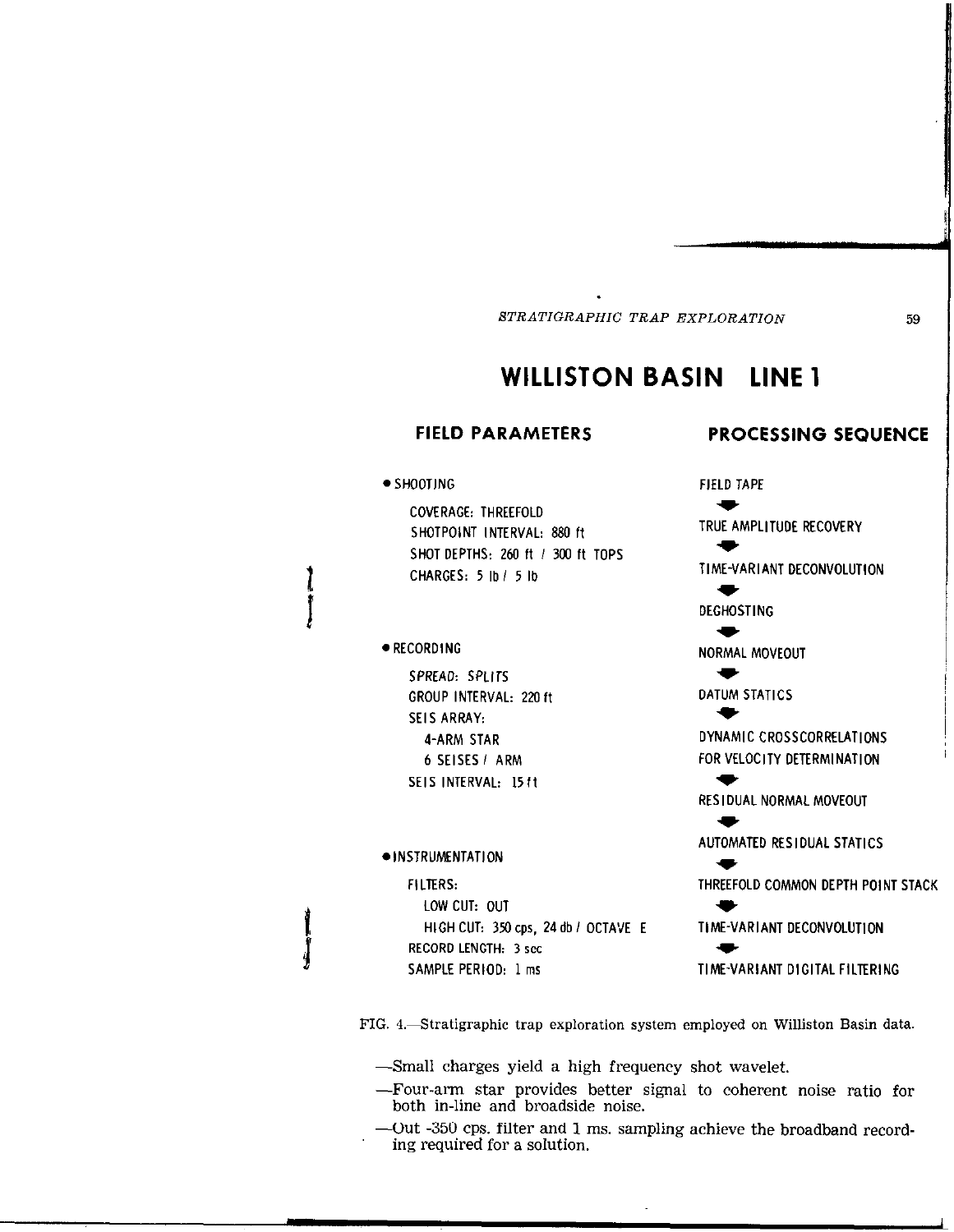### Computer:

- -True amplitude recovery maintains true amplitude relationships on the record.
- -First time-variant deconvolution using long time gates provides shot wavelet stabilization, reverberation attenuation, and some compensation for inelastic attenuation losses.
- -Deghost provides attenuation of ghost energy.
- -Dynamic correlations provide detailed velocity control required to ensure proper stacking.
- -Automated statics insure consistent static corrections.
- -Three-fold stack provides better signal to ambient noise ratio and some multiple attenuation.
- -Second time-variant deconvolution using short time gates compensates for inelastic attenuation losses.
- -Time-variant filtering yields good signal to coherent noise and signal to ambient noise ratios.



FIG. 5.-Williston Basin Line  $1$  - processed output of the system.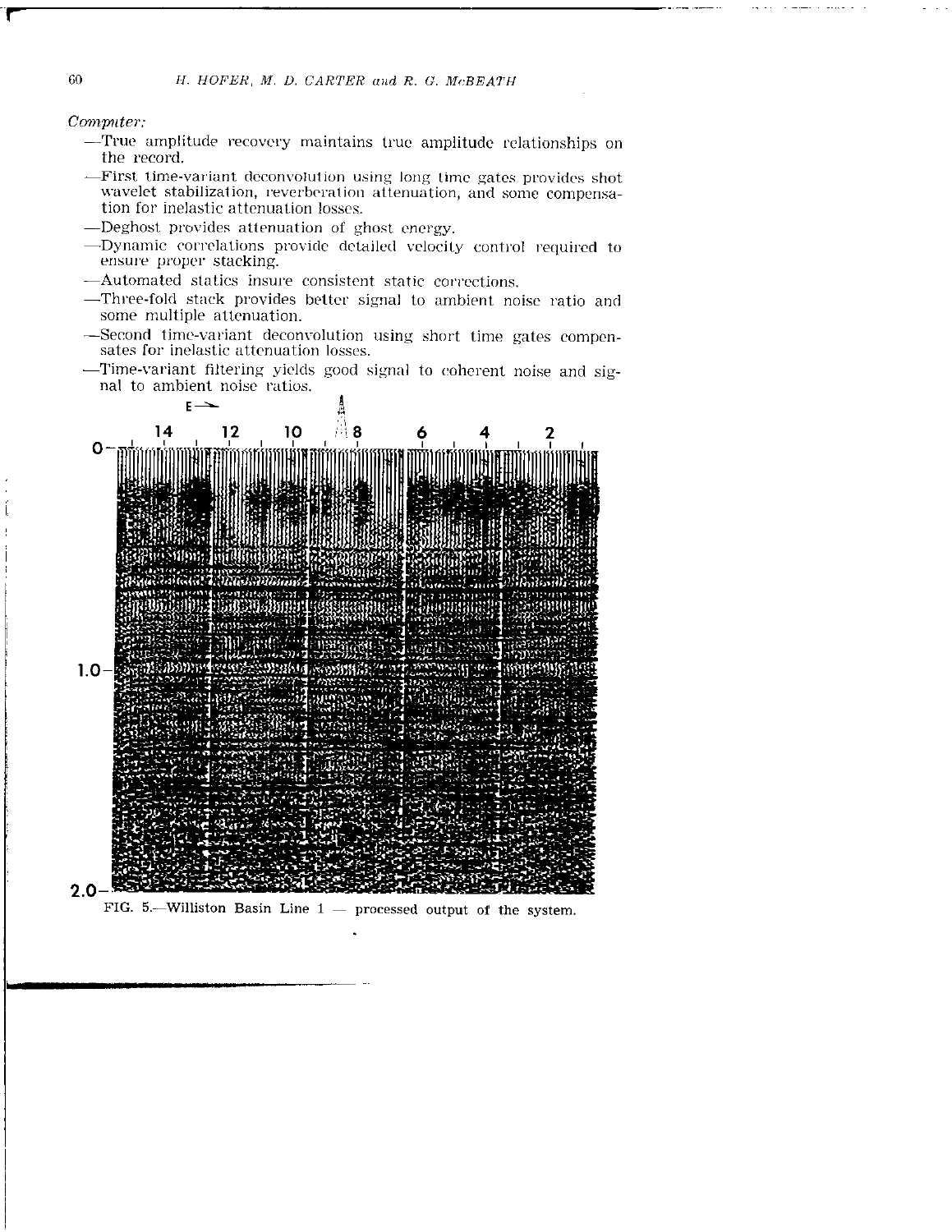I

Fig. 5 is the processed output of this system. Although difficult to see in this mode of presentation, the required frequency content is present on the section. Two pinchouts, one at 0.5 sec. and one at 1.3 sec., are shown together with a very subtle unconformity at about l.O.sec. Fig. 6 shows the continuity of the high frequency energy and the comparison of the processed seismic traces with the synthetic seismogram. The multiple-free synthetic was generated using a sonic log from a well near the line.

Fig. 7 is, an enlargement of that portion of Fig. 6 outlined by a rectangle. The processing listed in Fig. 6 was used to obtain a single transformed seismic trace at each shotpoint to facilitate the detailed isochron measurements required in the survey. In examining the output traces of the velocity filter on both slides with regard to each other and the synthetic, it is important to remember that there are no common input traces between pie slice outputs. Each pie slice output is an independent sample of the seismic data. The continuity of the high frequency seismic energy is readily apparent on both figures. The period of many of the events is less than 10 ms. and this meets the sought-for frequency objective. However, the best measure of success or failure is the degree of correlation between the transformed seismic trace and the synthetic seismogram. In Fig. 7 the synthetic seismogram is almost indistinguishable from the seismic data, and indicates the success of the strat trap exploration system for this example.

### ROCKY MOUNTAIN BASIN LINE I

In the second example the objective is to 'tie' two sonic logs and achieve coherent energy near 100 cycles per second on the processed outputs of a line of Rocky Mountain Basin data. The system used in this example is shown in Fig. 8.

The techniques will again be briefly examined in view of the problems generally encountered.

### Field:

- -Three-fold splits provide a 3/l signal to ambient noise ratio and limited multiple attenuation,
- -Deep holes improve the signal to coherent noise ratio.
- -Sausage powder provides for ghost attenuation.
- -Four-arm star yields a better signal to coherent noise ratio for inline and broadside noise.
- -Out-168 cps. filter and 2 ms. sampling achieve the broadband recording required by the problem.

computer:

-True amplitude recovery' maintains true amplitude relationships on the record.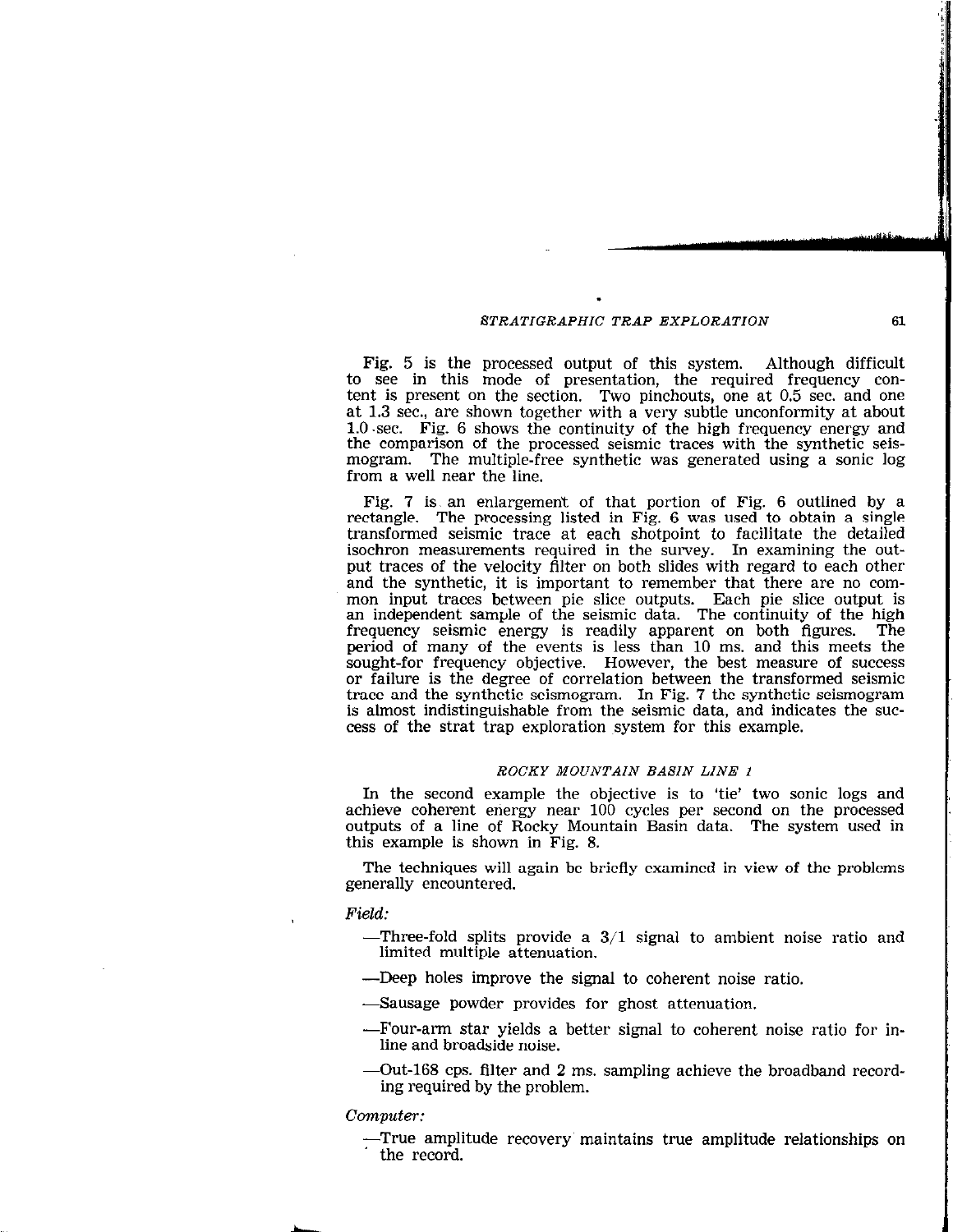## **WILLISTON BASIN** LINE<sub>1</sub>



FIG. 6.-Synthetic to data match.

manmannmhumnnngmhumnnhamnnmnn modemnemMiliJMnanagMMMnridownMMmmmm m sanhanna light man mithhanighman mustpurann Michamannphannahmannmann mmanmfuln Mahmunen nyhannahanhyrana popu

FIG. 7.--Detail of portion of Fig. 6 outlined by a rectangle.

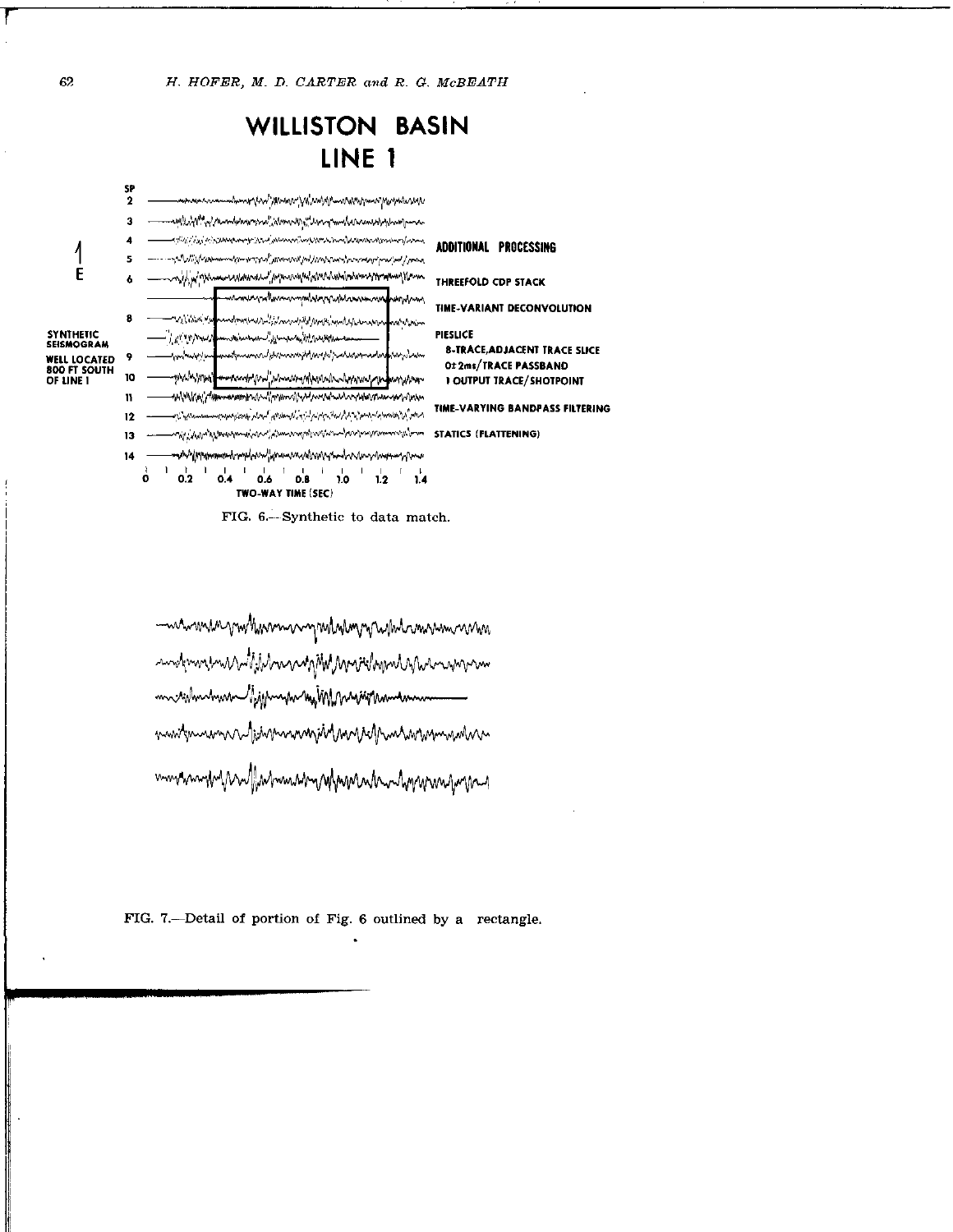## ROCKY MOUNTAIN BASIN LINE 1

FIELD TAPE

### . SHOOTING

COVERAGE: THREEFOLD SHOTPOINT INTERVAL: 880 ft SHOT DEPTH: 155 ft TOP CHARGE: 50 Ib SAUSAGE

### **• RECORDING**

SPREAD: SPLITS GROUP INTERVAL: 220 ft SEIS ARRAY: 4-ARM STAR 6 SEISES I ARM SEIS INTERVAL: 30 ft

### $\bullet$  INSTRUMENTATION

FILTERS: LOW CUT: OUT HIGH CUT: 168 cps, 24 db / OCTAVE RECORD LENGTH: 4 set SAMPLE PERIOD: 2 ms

FIELD PARAMETERS PROCESSING SEQUENCE

9. TRUE AMPLITUDE RECOVERY w TIME-VARIANT DECONVOLUTION  $\bullet$ NORMAL MOVEOUT w DATUM STATICS  $\bullet$ DYNAMIC CROSSCORRELATIONS FOR VELOCITY DETERMINATION w RESIDUAL NORMAL MOVEOUT t AUTOMATED RESIDUAL STATICS  $\blacksquare$ THREEFOLD COMMON DEPTH POINT STACK t

TIME-VARIANT DECONVOLUTION  $\bullet$ 

TIME-VARIANT DIGITAL FILTERING

FIG. 8.-Stratigraphic trap exploration system employed on Rocky Mountain Basin data.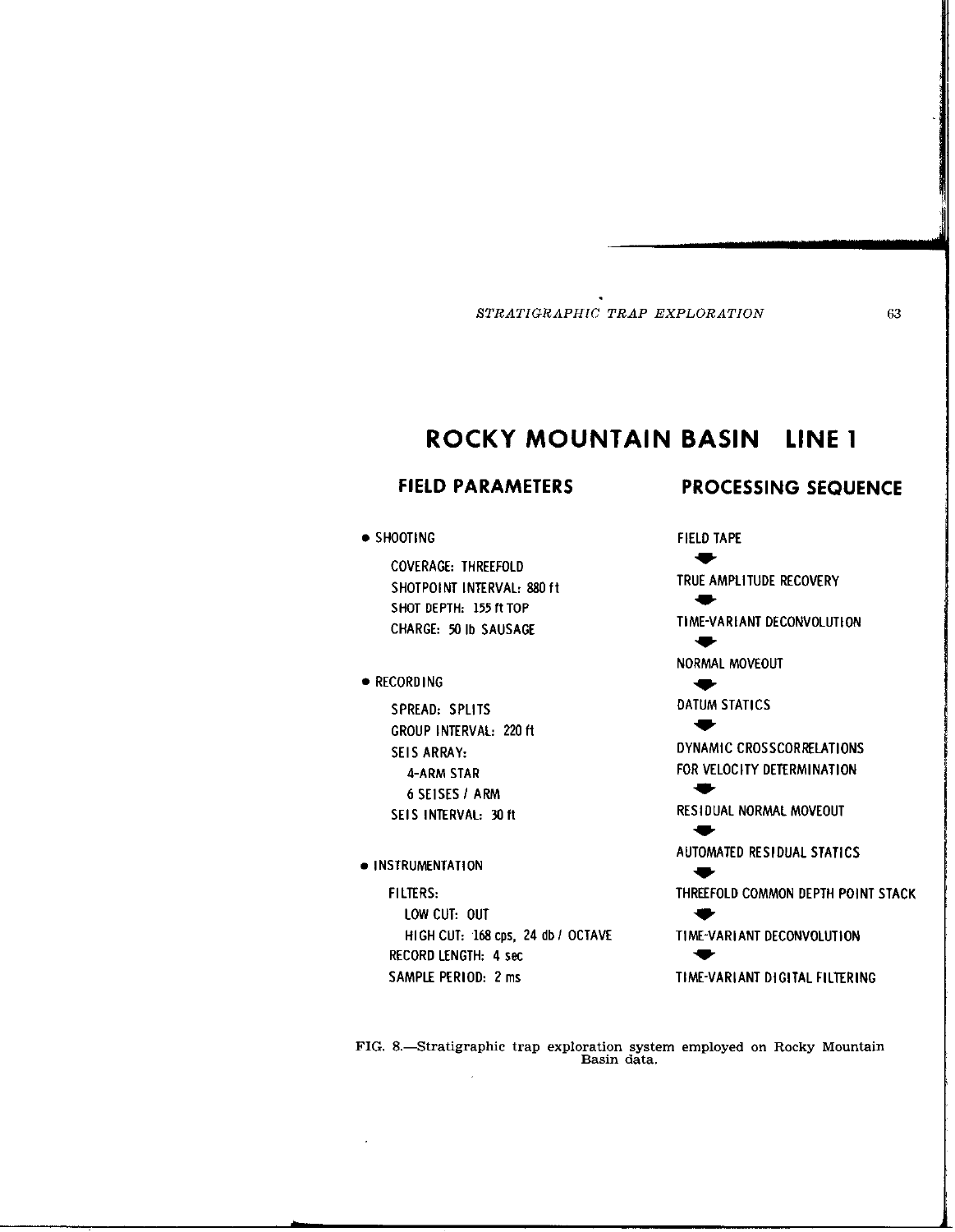H. HOFER, M. D. CARTER and R. G. McBEATH



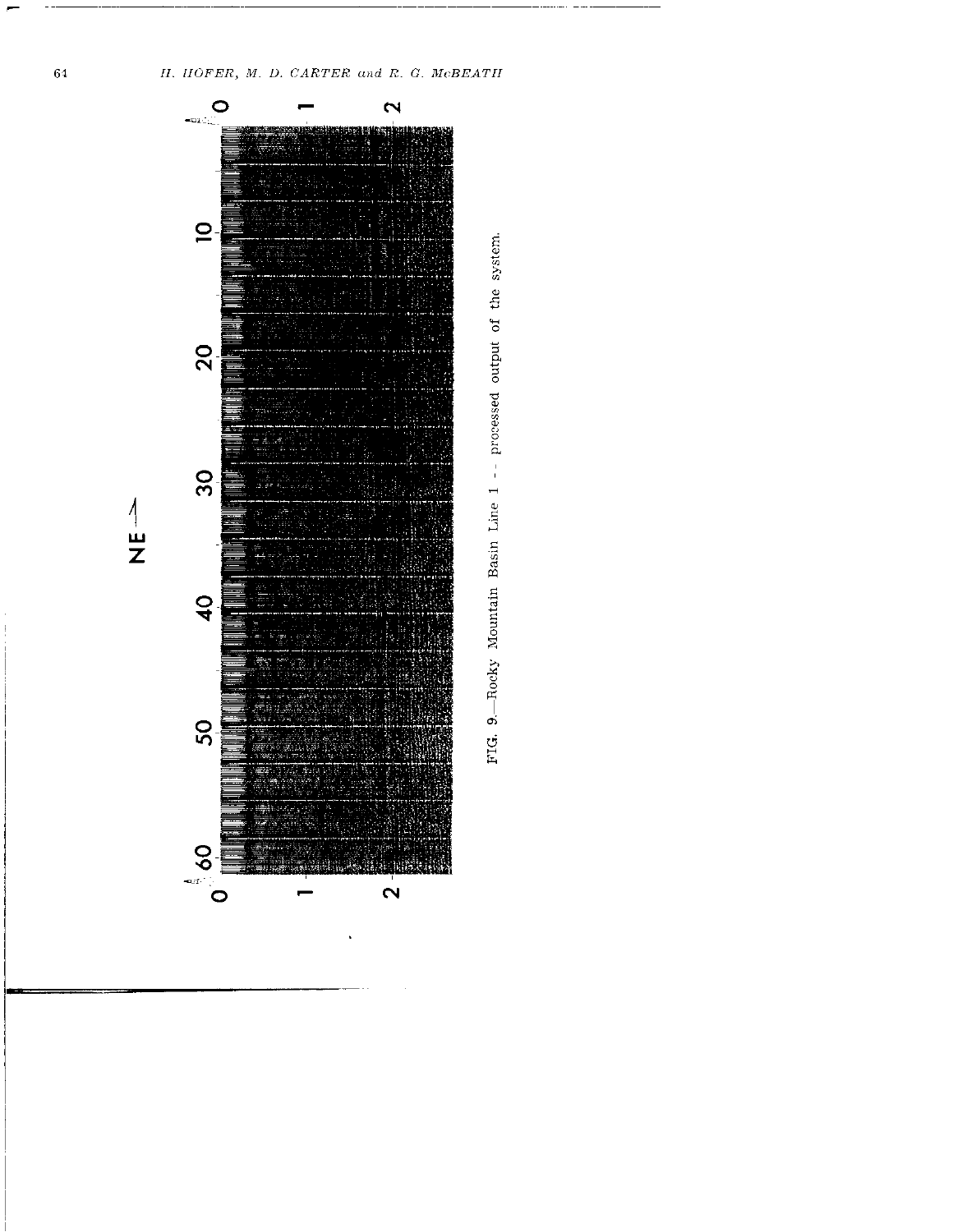### ROCKY MOUNTAIN BASIN LINE I



FIG. 10. Synthetic to data match.



FIG. 11.--Detail of portions of Fig. 10 outlined by rectangles.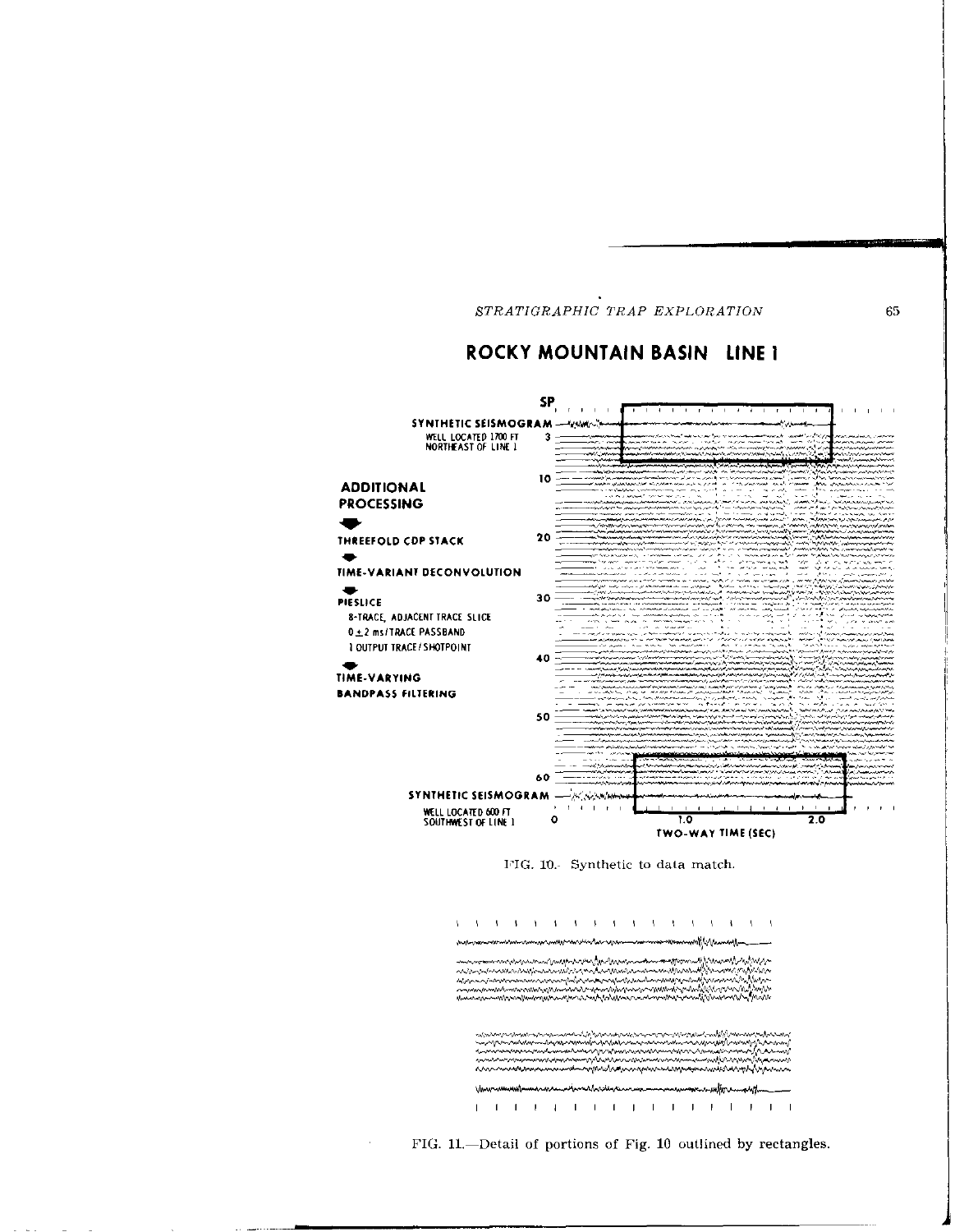- -First time-variant deconvolution using long time gates provides shot wavelet stability, reverberation attenuation, and some compensation for inelastic attenuation losses.
- -Dynamic correlations provide the close velocity control required to align the traces properly in stacking.
- -Automated statics insure consistent static corrections.
- -Three-fold stack provides better signal to ambient noise ratio and some multiple attenuation.
- -Second time-variant deconvolution using short time gates completes the compensation for losses due to inelastic attenuation.
- -Time-variant filtering yields good signal to coherent noise and signal to ambient noise ratios.

Fig. 9 shows the output section of the system. The length of the line and the frequency content of the data detract from the presentation; however, the dip from right to left is apparent and the small slump in the section near shotpoint 40 can also be seen on this output. Fig. 10 more clearly demonstrates the high frequency continuity, the dip on the section, the structural anomaly near shotpoint 40, and the fit between the processed output traces and the synthetic seismogram at both ends of the line. Both synthetic seismograms were derived using only the sonic logs from the two wells near the line.

Fig. 11 is an enlargement of the two portions of Fig. 10 outlined by rectangles. As in the previous example, the additional processing was used to obtain a single processed trace at each shotpoint to facilitate both the accurate structural and isochron measurements needed for the prospect. The outputs of the pie slice are again independent samples of the processed traces. Both figures indicate the consistency and continuity of the high frequency data. Although not as white as the previous example, the majority of the reflection events exhibit good frequency content between 50 and 100 cps. As evidence of quality and quantity of the data at the high end of the frequency spectrum, the lowest high-cut filter used on this output had its 6 db down point at 95 cps. Success or failure of the system is still best determined through the fit between the synthetic seismogram and processed seismic trace. Fig. 11 shows the degree of correlation to be good at both ends of the line.

### WILLISTON BASIN RECONNAISSANCE LINE 2

The third example is a Williston Basin reconnaissance line. This type of strat trap prospect requires a somewhat more conventional approach to the seismic problems. Fig. 12 shows the system used in this example. Points that should again be noted:

Field:

-Six-fold offset endovers provide multiple attenuation and good signal to ambient noise ratio.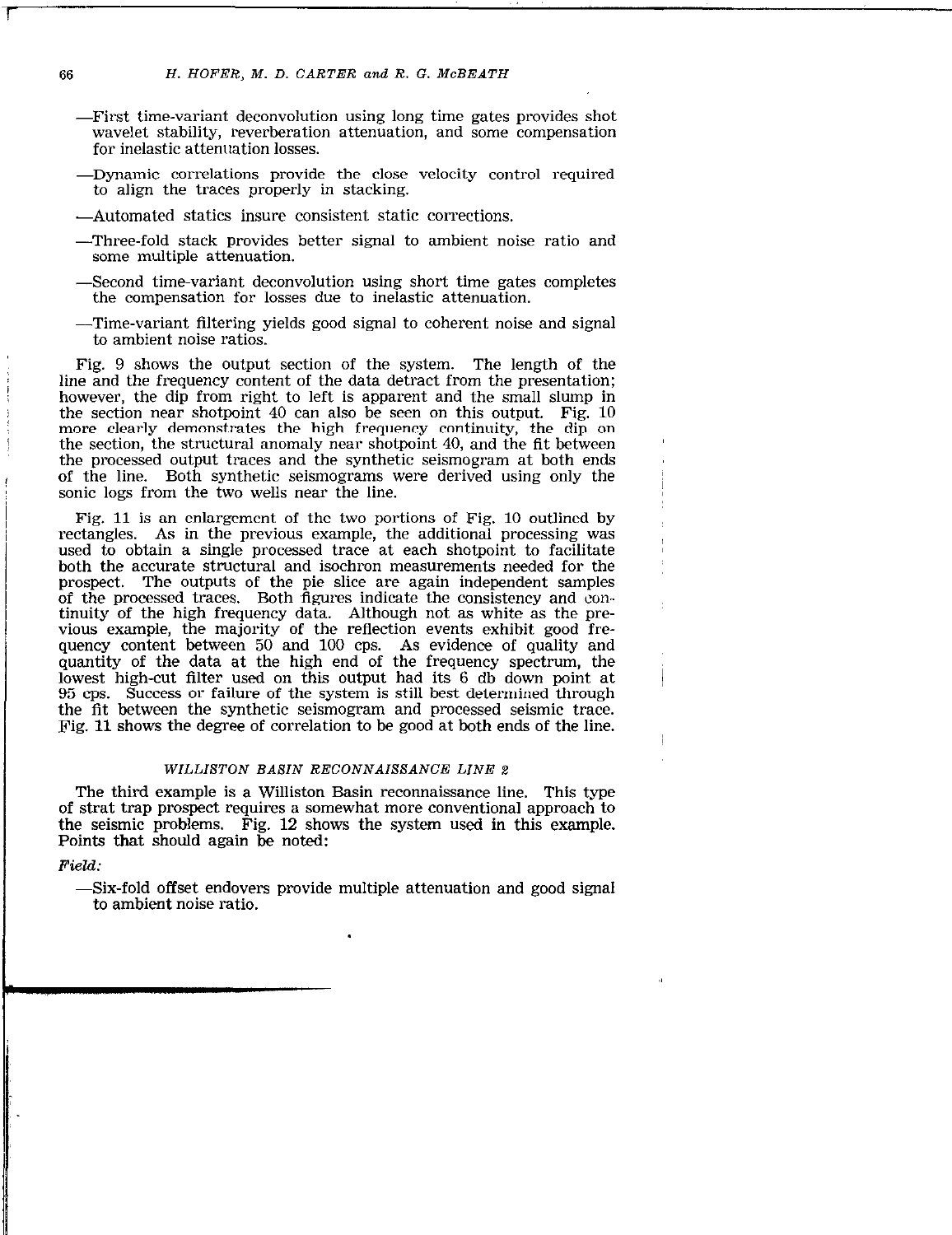- -Deep holes improve the signal to coherent noise ratio.
- -50 lb. sausage powder provides for ghost attenuation.
- -Four-arm star yields a better signal to coherent noise ratio for inline and broadside noise.
- -12 cps. low-cut filter improves signal to coherent noise ratio.
- $-112$  cps. high-cut filter improves signal to ambient noise ratio.

Computer:

-True amplitude recovery maintains true amplitude relationships on the record.

## WILLISTON BASIN RECONNAISSANCE LINE 2

### FIELD PARAMETERS PROCESSING SEQUENCE

COVERAGE: SIXFOLD SHOTPOINT INTERVAL: 660 ft SHOTPOINT OFFSET: 165 ft INLINE SHOT DEPTH: 155 ft TOP CHARGE: 50 lb SAUSAGE

● RECORDING

SPREAD: OFFSET ENDOVERS GROUP INTERVAL: 33Oft SEIS ARRAY: 4-ARM STAR 6 SEISES / ARM SEIS INTERVAL: 30 ft

 $\bullet$  INSTRUMENTATION

LOW CUT:  $12 \text{cps}$ ,  $24 \text{ db} / 0 \text{CTAVE}$ RECORD LENGTH: 4 set \* SAMPLE PERIOD: 2 ms TIME-VARIANT DIGITAL FILTERING

. SHOOTING FIELD TAPE \* TRUE AMPLITUDE RECOVERY  $\overline{\phantom{a}}$ SYSTEM DECONVOLUTION  $\overline{\phantom{a}}$ NORMAL MOVEOUT  $\ddot{}$ DATUM STATICS t TIME-VARIANT DECONVOLUTION  $\overline{\phantom{a}}$ DYNAMIC CROSSCORRELATIONS FORVELOCITY DETERMINATION  $\blacklozenge$ REStDUAL NORMAL MOVEOUT  $\overline{\phantom{a}}$ FILTERS: AUTOMATED RESIDUAL STATICS HIGH CUT: 112 cps, 24 db / OCTAVE SIXFOLD COMMON DEPTH POINT STACK

FIG. 12.-Stratigraphic trap exploration system used on a basin reconnaissance line.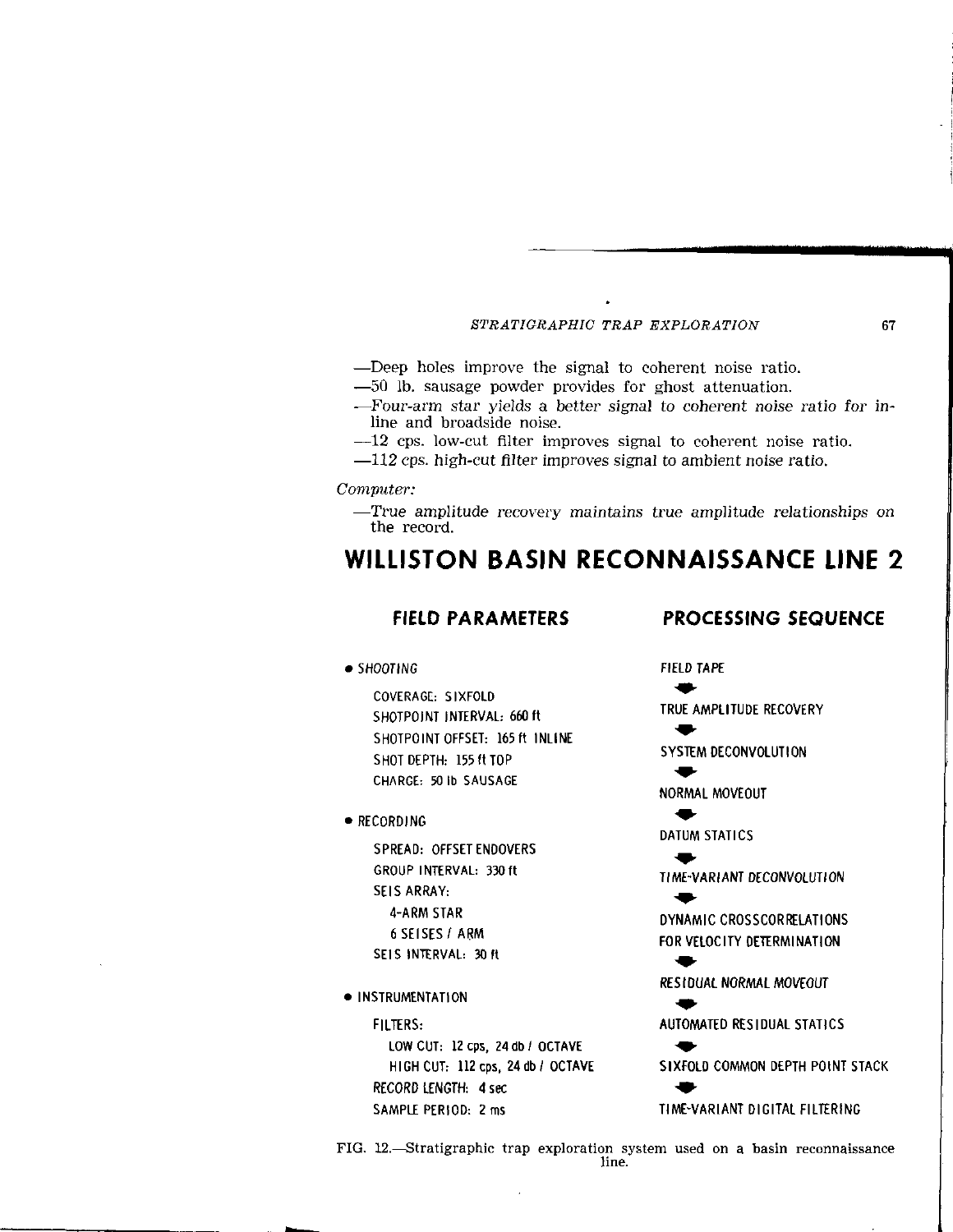



FIG. 13. Result of dynamic correlation velocity analysis.

## WILLISTON BASIN RECONNAISSANCE LINE 2 **WITHOUT RESIDUAL STATICS**



## **PROCESSING SEQUENCE**

 $NE$   $\rightarrow$ 

- · TAR
- · SYSTEM DECONVOLUTION
- . NMO AND DATUM STATICS
- · TIME-VARIANT **DECONVOLUTION**
- · DYNAMIC CORRELATION **ANALYSIS**

**. RESIDUAL NMO** 

FIG. 14. -Single-fold section without residual static corrections.

68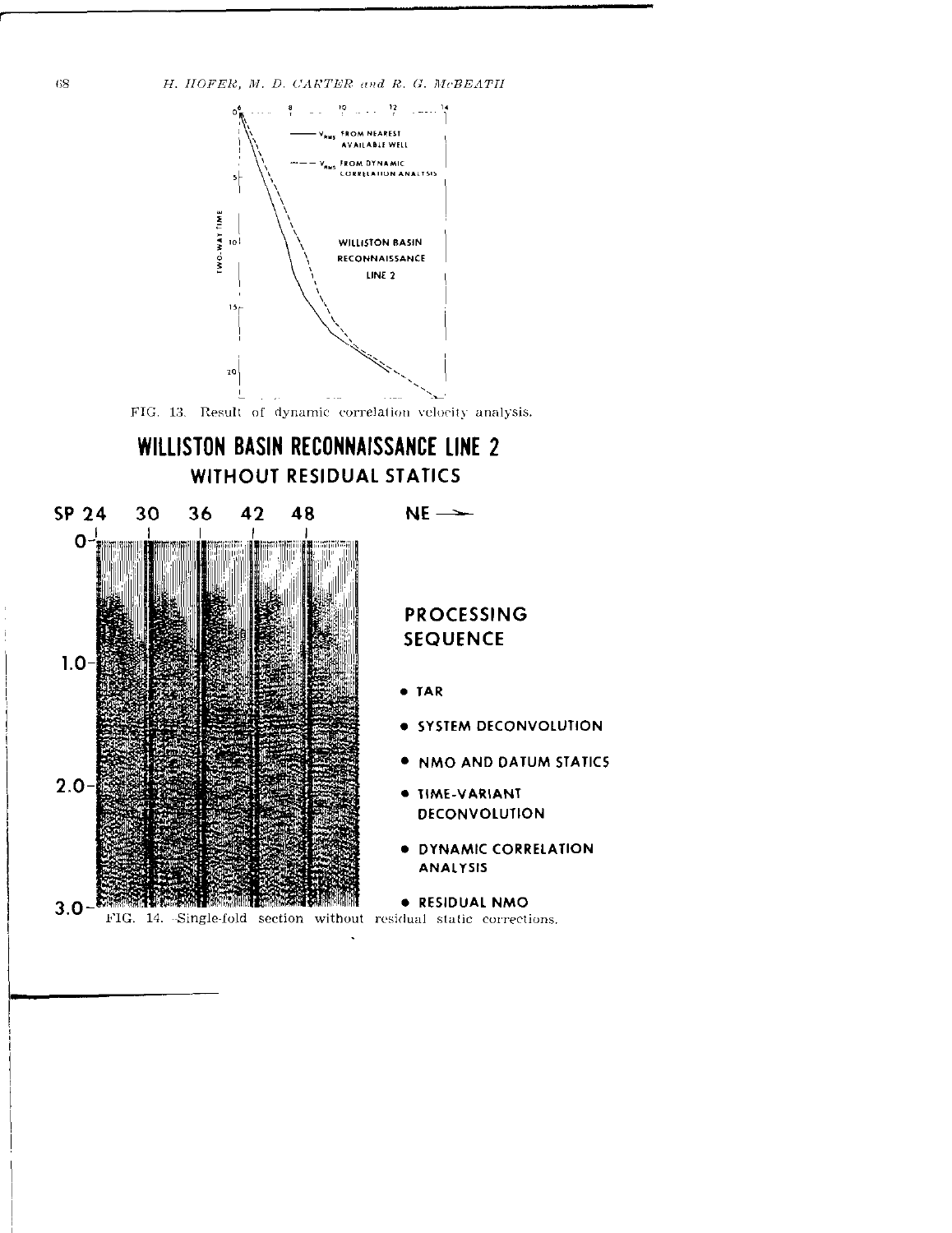- --Time-variant deconvolution using long time gates provides shot wavelet stabilization, reverberation attenuation, and some compensation for inelastic attenuation losses.
- -Dynamic correlations provide for velocity control.
- -Automated statics insure consistent static corrections.
- -Six-fold stack provides for multiple attenuation and better signal to ambient noise ratio.

# WILLISTON BASIN RECONNAISSANCE LINE



FIG. 15. The significance of residual static corrections is demonstrated. Statics were derived by the automated correlation static technique.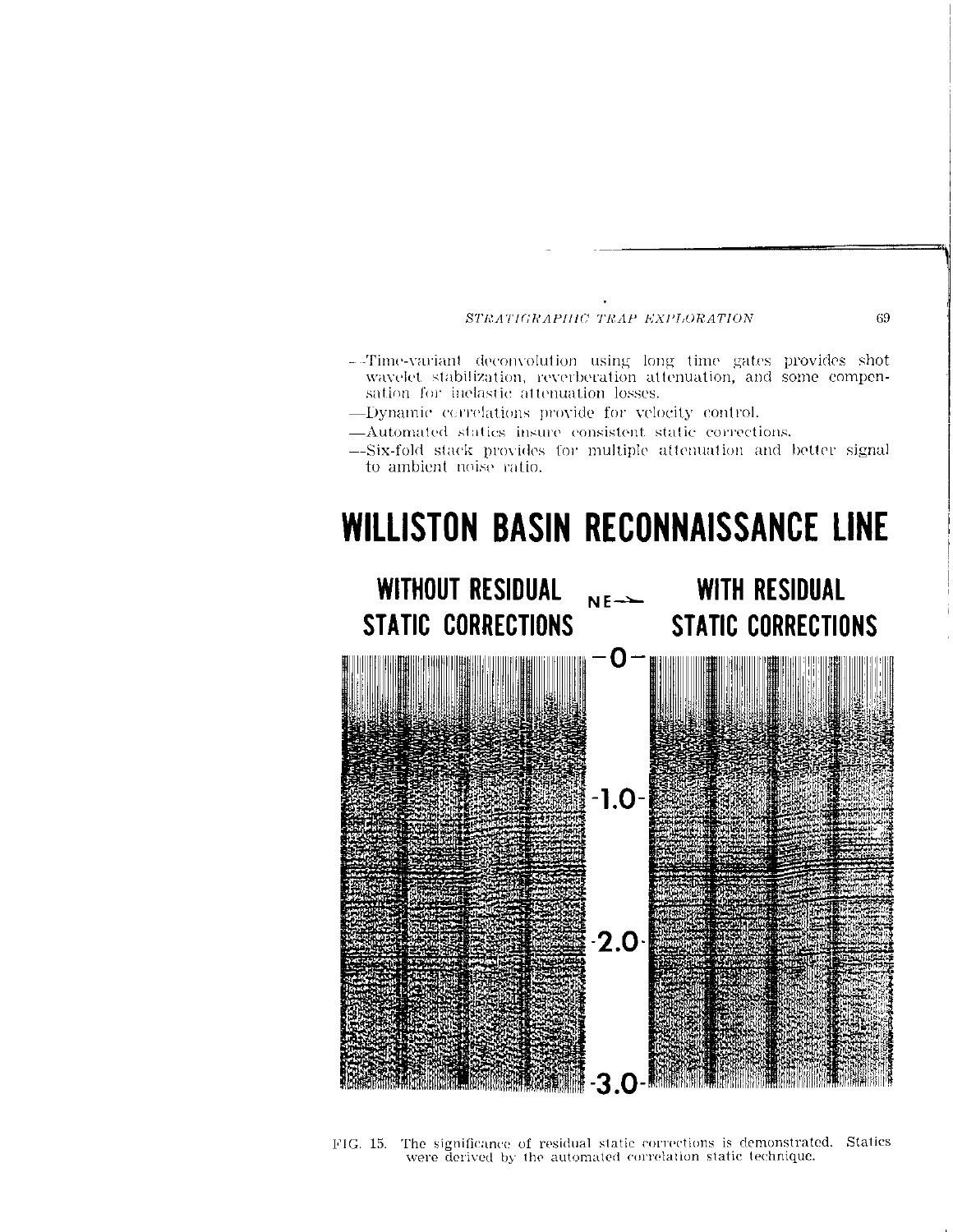-Time-variant filtering yields good signal to coherent noise and signal to ambient noise ratios.

The problem of velocity control and static corrections were particularly acute in this example. By the very nature of a reconnaissance survey, the amount of velocity information available is quite limited. It was, therefore, necessary to extract the required velocity data from the seismic records. This was accomplished by means of the dynamic crosscorrelations in spite of a severe residual static problem.

Fig. 13 shows the result of the velocity analysis determined over four stacked output records. The solid black line is RMS (Root Mean Square) velocity for NM0 corrections from a well several miles northwest of the line. This velocity function was the initial estimate for the line of profiles. The dashed line is the result of the dynamic correlation analysis of the records. A close examination of the two curves reveals a marked similarity between the two velocity functions. The dashed line exhibits the same general shape as the well function. The breaks in velocity on the dashed line occur later in time and the derived function is somewhat faster, particularly from 0.5 sec. to 1.5 sec. in the section.

Fig. 14 is a single-fold section without residual static corrections. This section graphically illustrates the static problem which is the result of a highly variable near-surface condition and is aggravated by the large group intervals used in a reconnaissance survey.

The residual static problem alone can seriously affect the final product even when all other problems have been properly handled. Fig. 15 shows the result of the strat trap exploration system for this example with and without residual static corrections. The section on the right side of the figure is a significantly better product at all times on the section. From the shallow pick at 0.7 sec. to the deepest horizon at 2.1 sec., the continuity and high frequency content provide the interpreter with a far more diagnostic picture of the subsurface anomaly.

### **CONCLUSION**

The total stratigraphic exploration system as presented in this paper is one in which subsystems consisting of field recording methods and processing techniques are carefully blended together to meet the conditions of the exploration problem to achieve the sought for results. The capability of existing tools to properly handle the great majority of the seismic problems encountered in stratigraphic trap exploration was demonstrated.

Recent processing developments that are key to successful stratigraphic trap exploration include time varying deconvolution, automated residual statics and dynamic correlation analysis. With these techniques the areas over which resolution of stratigraphic traps is feasible has been vastly expanded.